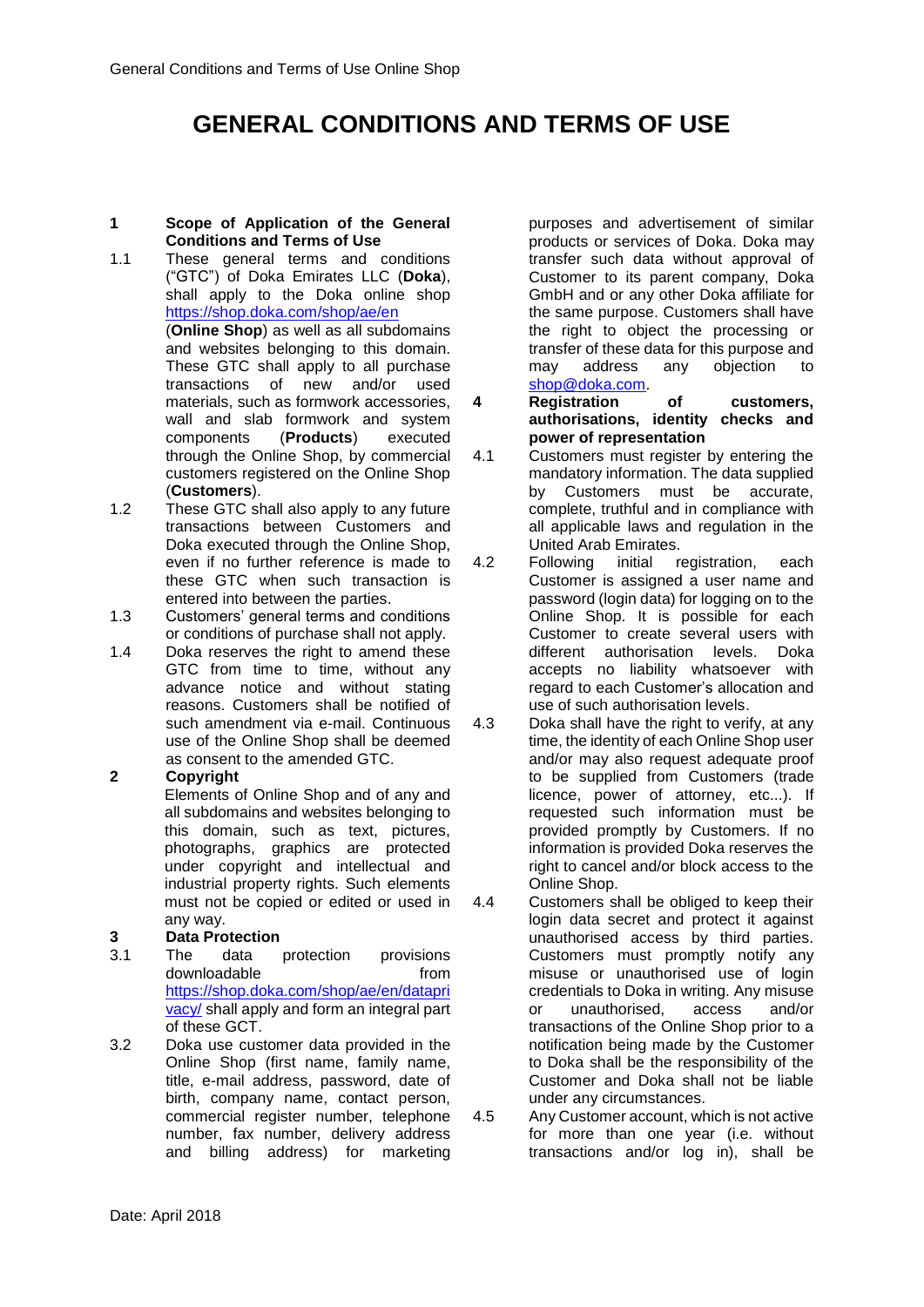deactivated and deleted.

#### **5 Scope, purchase process and Invoicing**

- 5.1 Offers made by Doka on the Online Shop are non-binding. The displayed availability of Products on the Online Shop are only indicative, non-binding and subject to availability.
- 5.2 When ordering Products, Customers shall, in addition to selecting the Products, also specify the type of delivery (delivery or collection), the preferred delivery date or collection date and the preferred type of payment (cheque or wire transfer). In case of delivery to be made by Doka, Doka shall deliver the Products to the delivery address indicated by the Customer.
- 5.3 Payment shall be made by Customer through cheque or wire transfer in advance and in full without any deductions and/or retention prior to delivery by Doka or collection by Customer of the Products. No delivery or collection is possible without payment being made unless agreed otherwise in writing.
- 5.4 Once a purchase order has been submitted, the customer shall receive a preliminary order confirmation. Such a preliminary order confirmation does not constitute a binding obligation for Doka and/or acceptance by Doka of the Customer's purchase order. Customer purchase order shall be subject to availability and ability of Doka to meet the requested delivery date and/or ready for collection date. Customers may view the status of their purchase orders online at any time.
- 5.5 Doka may, at any time and without stating reasons, refuse to enter into a contract or execute the purchase order without any claim for compensation from Customers arising therefrom.
- 5.6 A purchase contract for the Products shall come into effect only once the Customer's purchase order has been expressly accepted by Doka.
- 5.7 Once the Customer purchase order has been accepted by Doka, Doka shall issue invoices to the Customer based on the information provided by the Customer.
- 5.8 Invoices shall be made available to Customers online or transmitted electronically through e-mail. Should customers wish to receive paper invoices, Doka reserves the right to charge a fee provided this is admissible under

applicable law. Where invoices are sent out via e-mail, Doka shall send such invoices to the e-mails address indicated by the Customer.

- 5.9 Doka shall not provide any additional engineering or assistance services in relation to the purchase of Products through the Online Shop (e.g. engineering/technical assistance/support, formwork instructors on site, inspection of DOKA formwork material, etc.). If required, such services can be requested by the Customer separately and Doka shall make a separate offer for such services. Such services cannot be procured through the Online Shop.
- **6 Prices**
- 6.1 Unless indicated otherwise all prices quoted in the Online Shop are net prices, excluding any federal and/or governmental sales and/or value added taxes whether present or future, ex works Jebel Ali Free Zone Warehouse under Incoterms 2010.
- 6.2 If a valid framework agreement exists between Doka and the Customer, and if the price cannot be displayed in the Online Shop due to technical reasons, Doka may, as an exception, also refer to the framework agreement instead of stating the price.
- 6.3 Prices of delivery and transport may vary depending on the place and type of delivery chosen by the Customer and shall be communicated to the Customer during the Online Shop purchasing process.

# **7 Delivery**

- 7.1 Customers may either collect the Products or have them delivered to a specified delivery address.
- 7.2 Collection by the customer: At the agreed date and time, the Customer shall collect the Products from Doka warehouse in Jebel Ali Free Zone.

The risk of loss or accidental damage to the Products shall pass to the customer upon handover of the Products to the Customer or any third party acting as agent on behalf of the Customer.

Should the Customer fail to take delivery of Product within 7 days of the agreed collection date, Doka may cancell the purchase order without any liabilities and prior notice to the Customer.

7.3 Delivery by Doka: Doka shall deliver the Products to the Customer's delivery address.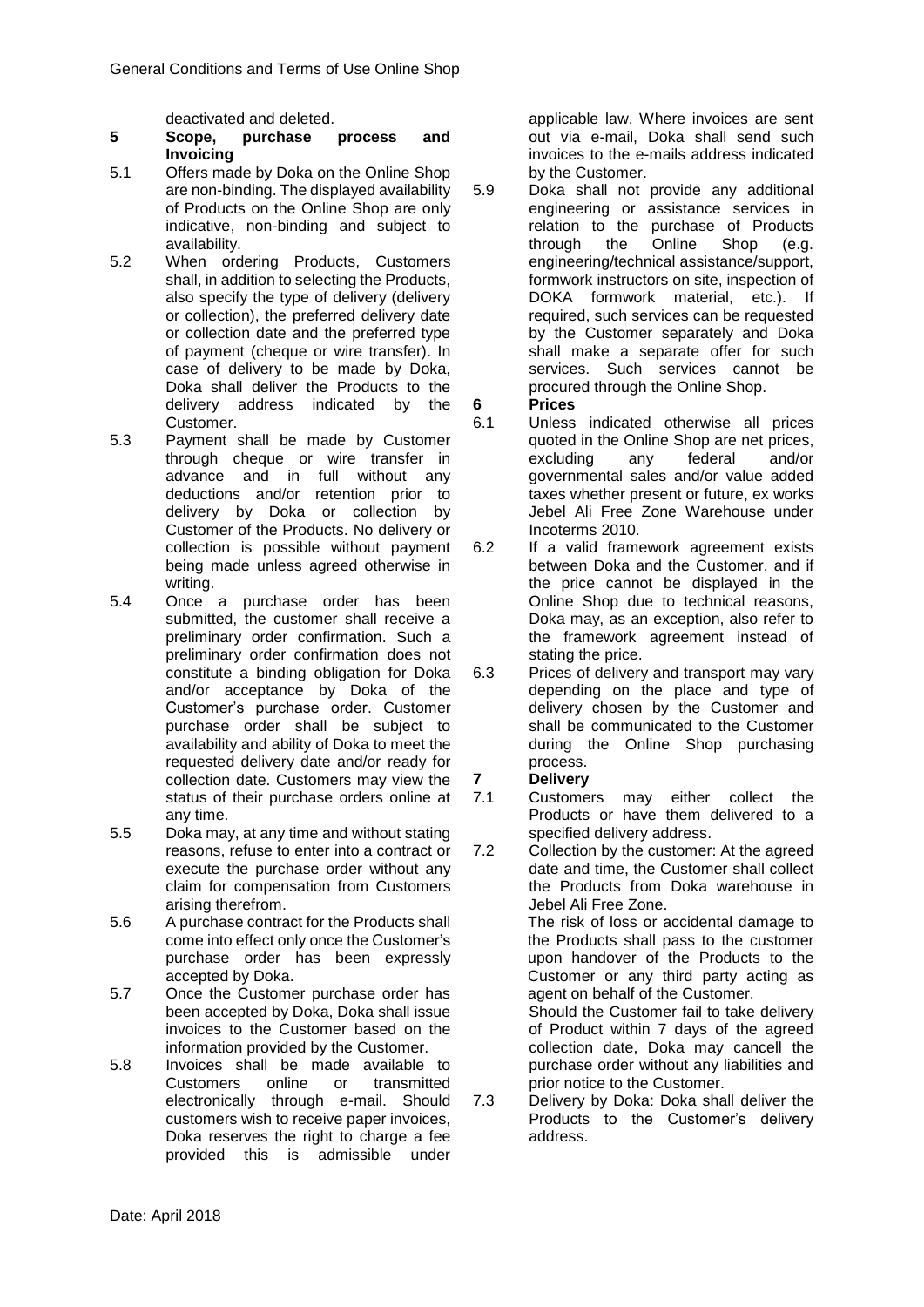Delivery to the delivery address specified by the Customer shall be made within a reasonable period of time following the acceptance of the purchase order or as otherwise agreed in writing.

- 7.4 Customer must promptly upon delivery or collection verify the quantity and quality of Products and inform Doka in writing of any deficiencies within 3 working days from the date of delivery. After the lapse of 3 working days, the Customer shall not be entitled to make any claim whatsoever in relation to any such deficiencies that would have been detected by any reasonable inspection following delivery, including without limitation to quantity, defects and quality of Products delivered. Doka shall make good deficiencies within five (5) working days after such valid notification is received from the Customer.
- 7.5 Force majeure or other unforeseeable obstacles, which cannot be attributed to Doka, and preventing delivery by Doka and/or collection by Customer of the Products within the agreed period of time and/or agreed collection date shall entitle Doka to postpone the delivery date and/or collection date or cancel the Customer's purchase order.
- 7.6 Doka shall have the right to make partial deliveries.
- **8 Passage of ownership, retention of title**
- 8.1 Ownership of the Products shall pass to the Customer upon either full payment or upon delivery or collection of the purchased Products, whichever occurs last.
- 8.2 Doka shall retain the title to all Product until payment is being made in full by the Customer.
- 8.3 Customers shall not be allowed to pledge Products being under retention of title to third parties or use them as collateral or otherwise dispose of them for the benefit of third parties. The resale of Products being under retention of title shall be allowed with Doka's written consent.
- 8.4 Customers shall assign to Doka, any and all proceeds and/or receivables due from reselling Products being under retention of title, whether in breach of the Customer obligation under these GTC or with Doka's consent. It is being understood that such receivables shall be assigned as an undertaking to pay. Customers shall include notes to this effect in their books and outstanding receivables lists and shall, upon Doka's request, disclose to Doka the names and addresses of their

buyers as well as the proceeds and amount of receivables arising from such resale and notify their buyers of the assignment of such receivables. Any profits made by Customers on the resale of Products subject to retention of title by Doka shall be passed on to Doka without delay.

- 8.5 Should Products under retention of title be seized or otherwise claimed by third parties, Customers shall be obliged to assert Doka's right of ownership and to<br>promptly notify Doka in writing. promptly notify Doka in Customers shall indemnify Doka against any and all costs incurred by Doka in protecting its ownership rights. Upon request, Customers shall, at its own expenses, make available to Doka any and all documents required by Doka in order to protect and assert its title rights for such Products.
- 8.6 Should Customers default on payment, the Products under retention of title shall upon request be promptly returned to Doka. Should Customers fail to comply with such request, Doka shall have the right to seize and collect the Products subject to retention of title from the Customer's premises. In any case, the cost and risks associated with transporting the Products back to Doka warehouse shall be borne by the Customer. In such a case, returning or collecting the Products shall not be deemed a rescission of contract. Doka shall have the right to sell the repossessed Products to another party and to set off the proceeds of such sale against the receivables due from the customer in question. In such a case, the customer shall be informed of Doka's intention to resell the Products and of the purchase price and may name other customers to Doka within a period of four weeks.
- **9 Documents, non-disclosure of expertise, ban on reverse engineering, download of documents**
- 9.1 Customers shall not have the right to use the documents made available by Doka (user information, operating instructions, user manuals) for any other purpose other than the one provided for in the contract or the document in question.
- 9.2 The expertise contained in the documents is made available to the customer for these purposes only. Customers shall treat such expertise as strictly confidential and shall not have the right to use it in any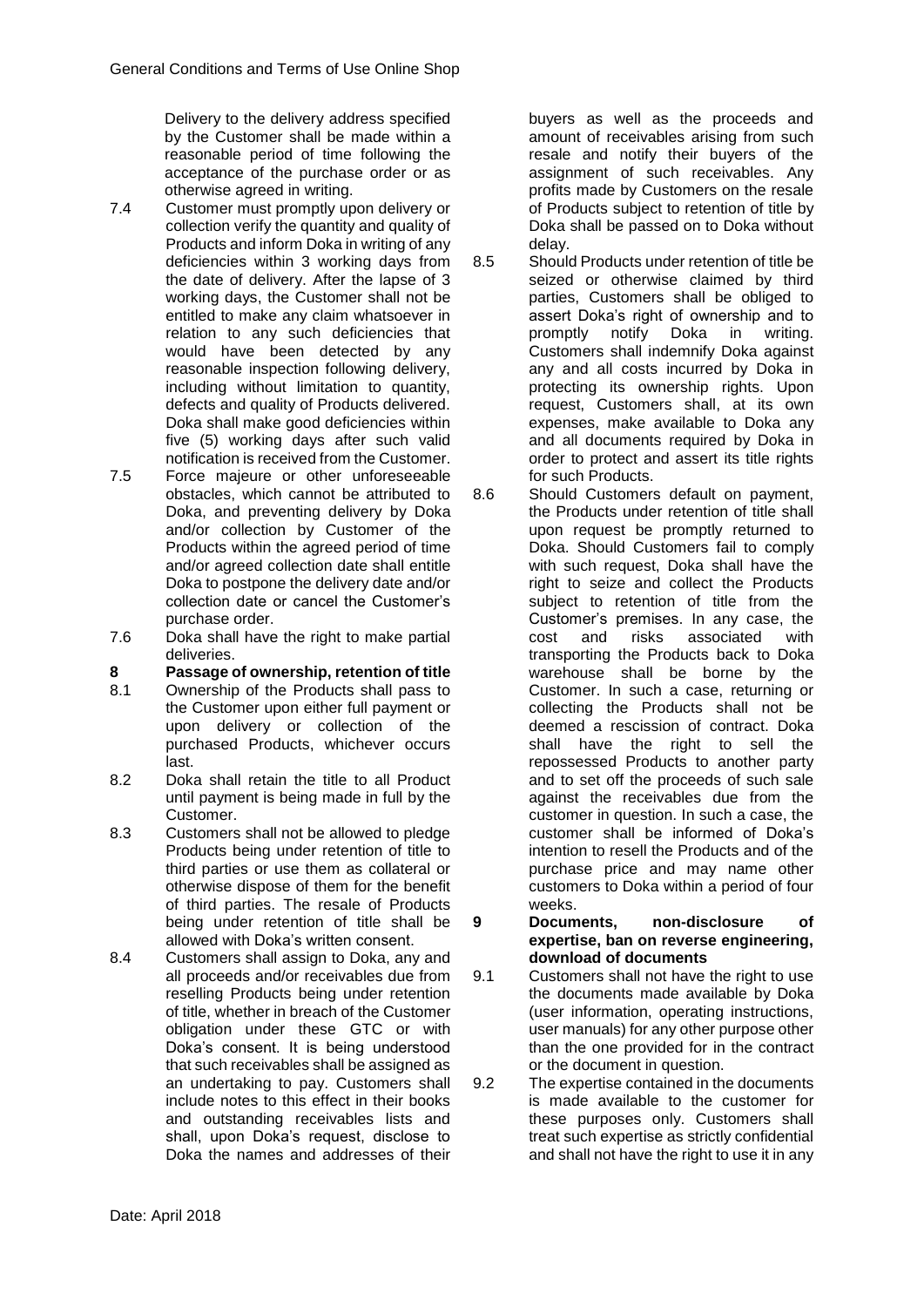form whatsoever for the purpose of reverse engineering. Customers shall under no circumstances have the right to reverse-engineer the Products.

9.3 Responsibility for the documents downloaded from the download section (including, without limitation, user information or documents for which there is an obligation to make them available to customers) shall lie with the customers.

## **10 Late payment**

- 10.1 In case of a delay in payment, Doka reserves the right to charge interest for delay in payment at a rate of 7.50% per annum of the outstanding amount from its due date.
- 10.2 Doka shall be under no obligation to deliver and/or make ready for collection any Products for Customers, which have overdue outstanding amount due to Doka in accordance with Doka's statement of account.

### **11 Termination**

- 11.1 In the event a Customer fails to collect the Products or accept delivery or paying the purchase price, Doka may, subject to a notice period of 14 calendar days, terminate the contract.
- 11.2 Each party to this contract may terminate the contract for good cause (i.e. breach of contractual provisions) by giving the defaulting party 14 calendar days' notice. If the defaulting party has not rectified the breach within the said period, the notifying party may terminate the contract without further notice.

### **12 Warranty, liability, mistake**

- 12.1 Any warranty claims for defect Products must be made in writing to Doka within 8 calendar days of the date of delivery or taking delivery at Doka warehouse. Each claim must outline in detail the claimed identified defects and be supported with photographic evidence. No claim will be accepted by Doka after the aforementioned period of 8 calendar days.
- 12.2 The burden of proving the existence of defects shall lie with the customers.
- 12.3 Defective Products shall be replaced by Doka within a reasonable period. Missing items shall be delivered by Doka within a reasonable period.
- 12.4 The notice of defects does not discharge customers from their payment obligation. For Doka to be liable under warranty, customers must have met all obligations, including, without limitation, their payment obligations and must have notified the

defects in due time and providing detailed specifications.

- 12.5 The fact that Doka may enter into negotiations on defects or complaints shall not imply a waiver of Doka's right to raise the objection that the notice of defects was made too late or lacks adequately detailed specifications.
- 12.6 Any liability on the part of Doka for minor<br>
negligence shall be excluded. negligence shall be excluded. Furthermore, no liability for compensation of consequential damage or lost profits shall be assumed – except in cases where the damage or loss was caused wilfully. The afore-mentioned exclusions of liability shall not apply to cases of personal injury.

12.7 Doka does not warrant continuous availability of the Online Shop and draws attention to the fact that Online Shop services may be restricted or temporarily suspended for necessary reasons (such as maintenance, security, capacity or improvement reasons).

## **13 Offsetting**

Customers shall not have the right to offset any receivables due to Customer from Doka against receivables due to Doka from Customer, unless the relevant claims are uncontested or have been ascertained with final effect by a court of law.

Doka may offset any receivables due to Doka from Customer against receivables due to Customer from Doka.

# **14 Severability clause**

If, for any reason whatsoever, one or more provisions of these GTC or of any contract based on these GTC are invalid or unenforceable, this shall not affect the validity of the remaining provisions of the GTC. Any invalid or unenforceable provision shall be replaced by a provision that comes as close as possible to the intended purpose of the provision. The same shall apply mutatis mutandis to any gaps in the provisions.

## **15 Governing law**

- 15.1 Any and all legal relationships between Doka and Customers shall be subject to the laws of the United Arab Emirates and the Emirate of Dubai.
- 15.2 The courts in the Emirate of Dubai, United Arab Emirates shall be competent for any and all disputes arising from or in connection with these GTC and the transactions based on them.

### **16 Miscellaneous**

16.1 Customers may not transfer any rights and obligations hereunder to a third party